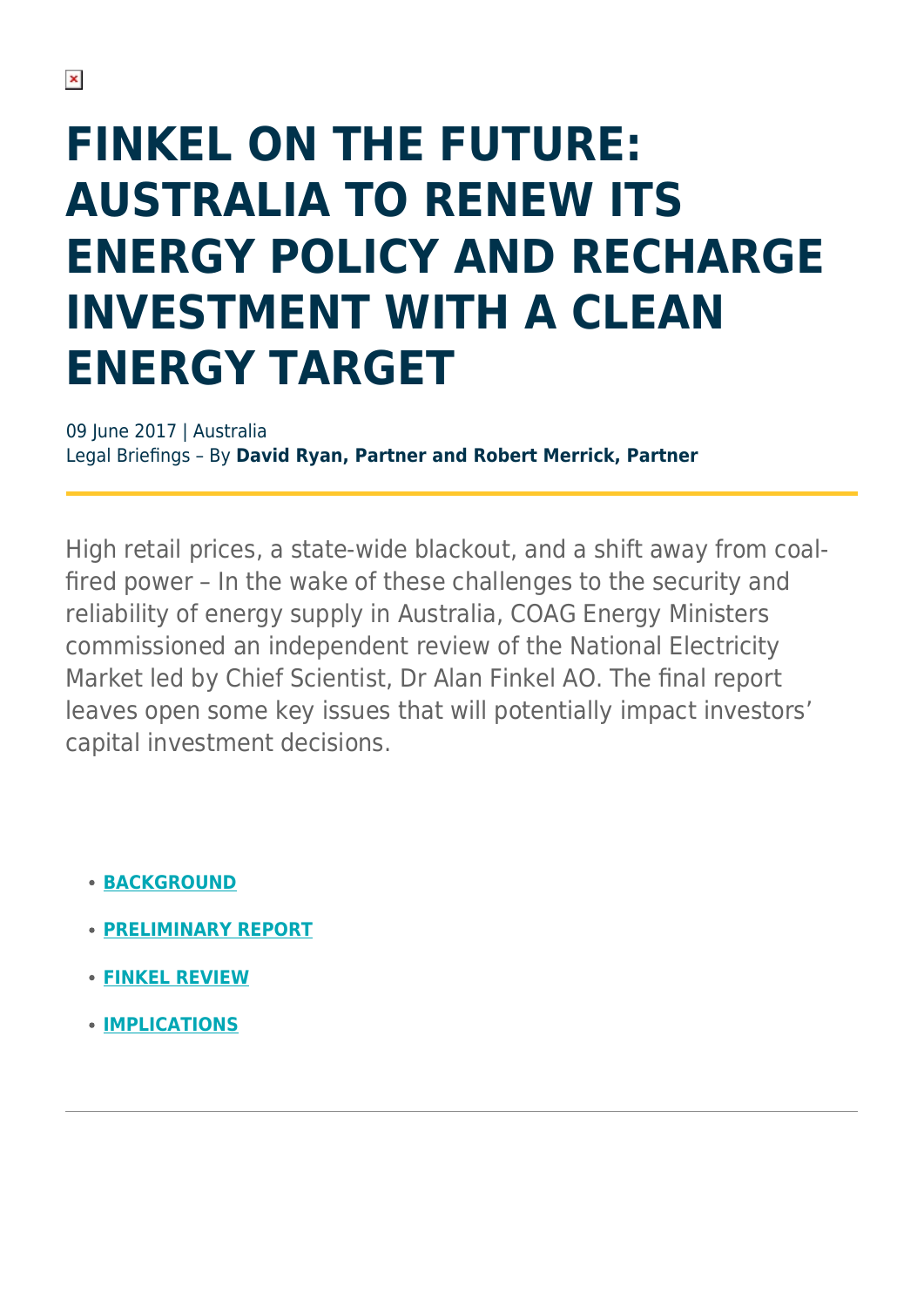## **BACKGROUND**

Australia is in the process of transitioning to a lower emissions economy, but this shift comes with challenges for energy security and reliability. The Independent Review into the Future Security of the National Electricity Market (the **Finkel Review**) was commissioned by the Council of Australian Governments (**COAG**) to address these challenges and provide recommendations for overcoming them. A preliminary report was released in December 2016 and was followed by a consultation period, during which submissions were made. The final Finkel Review was released to COAG today.

### **PRELIMINARY REPORT**

The preliminary report did not contain recommendations, but highlighted key issues that needed to be addressed to ensure the future security of the National Electricity Market (**NEM**), including:

- The 'energy trilemma' of balancing security and reliability, affordability and reduction of emissions.
- Integration of new technologies that could improve reliability and security of supply.
- Transition to a low emissions economy and the achievement of Australia's commitments to the emissions reduction targets under the Paris Agreement.
- Enhanced integration of variable renewable electricity generation and the provision of frequency control services as traditional sources of generation decline.
- Rising costs, in particular rising domestic gas prices that have rendered some gas-fired generators uneconomical.
- A market design that incentivises investment while maintaining security and reliability.

As readers will be aware, climate change has been a policy area that is fraught with danger in Australian politics. Just prior to the release of the preliminary report in December, the Federal Environment Minister Josh Frydenberg announced that the Government would consider an emissions intensity scheme (**EIS**) for the electricity sector. The Minister was then forced to revoke his comments within 36 hours due to internal party pressures.

Since the release of the preliminary report, the Government has maintained its position against an EIS. Attention has instead been focussed on a low emissions target (**LET**) scheme. The Labor Party and the weight of the business community supported an EIS, but have expressed a willingness to back a LET as a "second-best" option in the interests of Australia taking some positive action to tackle climate change.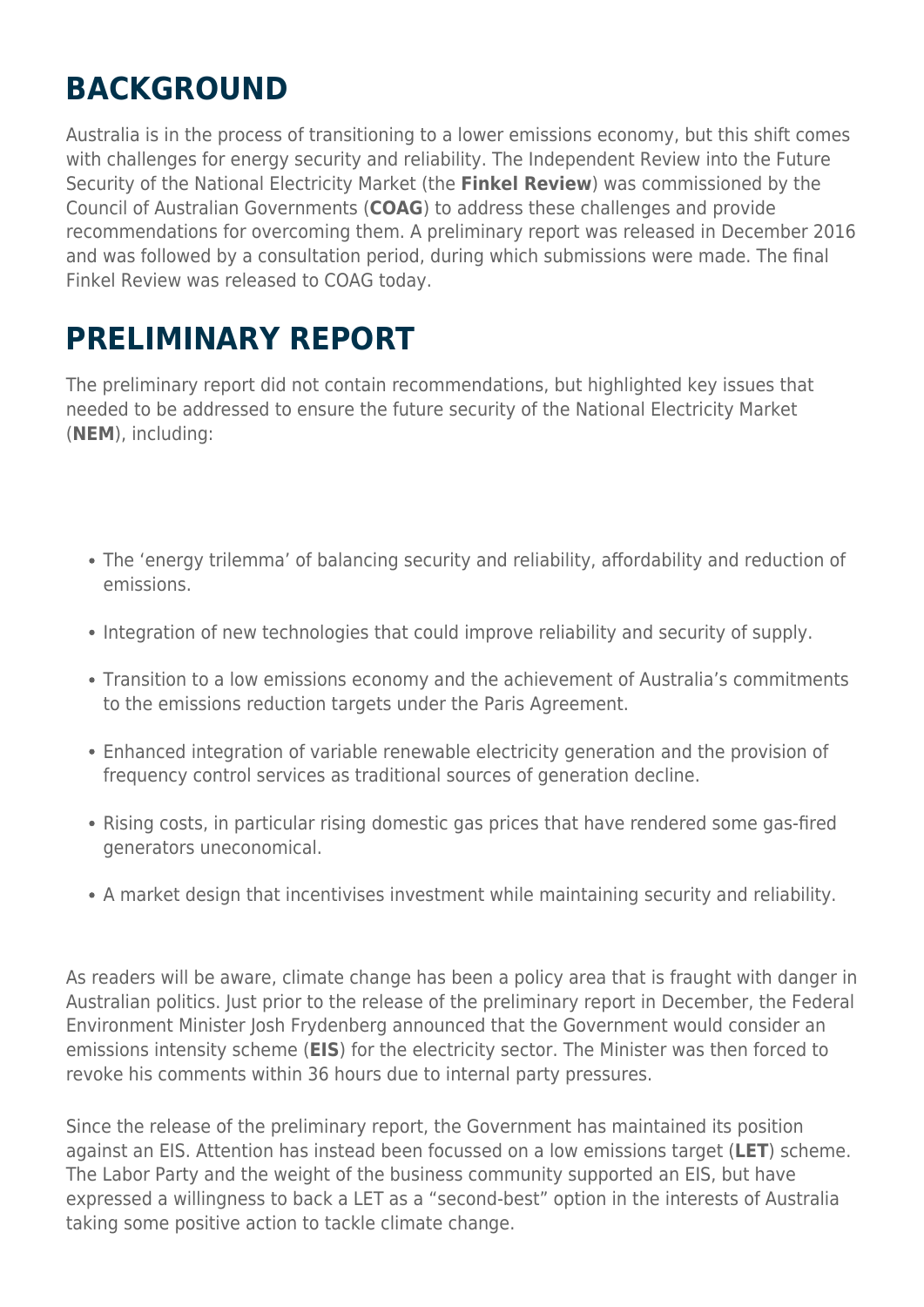Labor has said it will support a LET because it is easily "scalable", meaning the scheme variables could be adjusted in the future (ie. under a Labor Government) to accelerate the emissions outcome and to meet further international targets.

#### **FINKEL REVIEW**

The Finkel Review is principally about energy security and is wide-ranging in its scope and recommendations. However, the issue that has been attracting the most attention prior to the release of the Finkel Review has been the possibility of introducing a LET. This client alert focuses on the recommended LET component of the Finkel Review and its potential impact on the electricity generation sector.

The key aspects of the Finkel Review on how to achieve a "low emissions future" for Australia are set out below:

- The Finkel Review concluded that a Clean Energy Target (**CET**), in essence a LET mechanism, will provide the lowest impact on power prices to consumers while achieving the modelled emissions reductions, and was therefore the preferred policy approach.
- A CET would operate in a similar way to the existing RET certificate regime. Eligible low emissions generators will receive certificates for electricity produced, and electricity retailers will then purchase these certificates in order to meet their compliance obligations under the CET.
- A CET is ultimately preferred over an EIS due to ease of implementation, as it can readily be built on the model of the existing Renewable Energy Target (**RET**). It is also because the current high cost of domestic gas makes gas-fired generation an expensive alternative to coal for baseload and intermediate generation. A CET will provide a more gradual exit of coal-fired generation that under an EIS.
- A CET will set a target for the electricity generation sector to reduce carbon emissions by 2030. The Finkel Review noted a reduction of 26 to 28 per cent by 2030 (assessed against 2005 levels) **as a minimum**. This would be consistent with Australia's general commitments under the Paris Agreement, but many commentators had expected the electricity sector to bear a much larger brunt of Australia's obligations. Ultimately the reductions target is left for the Government to determine.
- A CET will be technology neutral, unlike the RET which applies only to generation from renewable sources. Instead, eligibility will be determined by an emissions intensity threshold. The threshold will be a measure of carbon intensity for electricity generation, measured as kgs of carbon per MWh of generation.
- Where the threshold is set will determine what generation technologies qualify as low emissions technologies. A baseline of 700kg/MWh will exclude all current coal-fired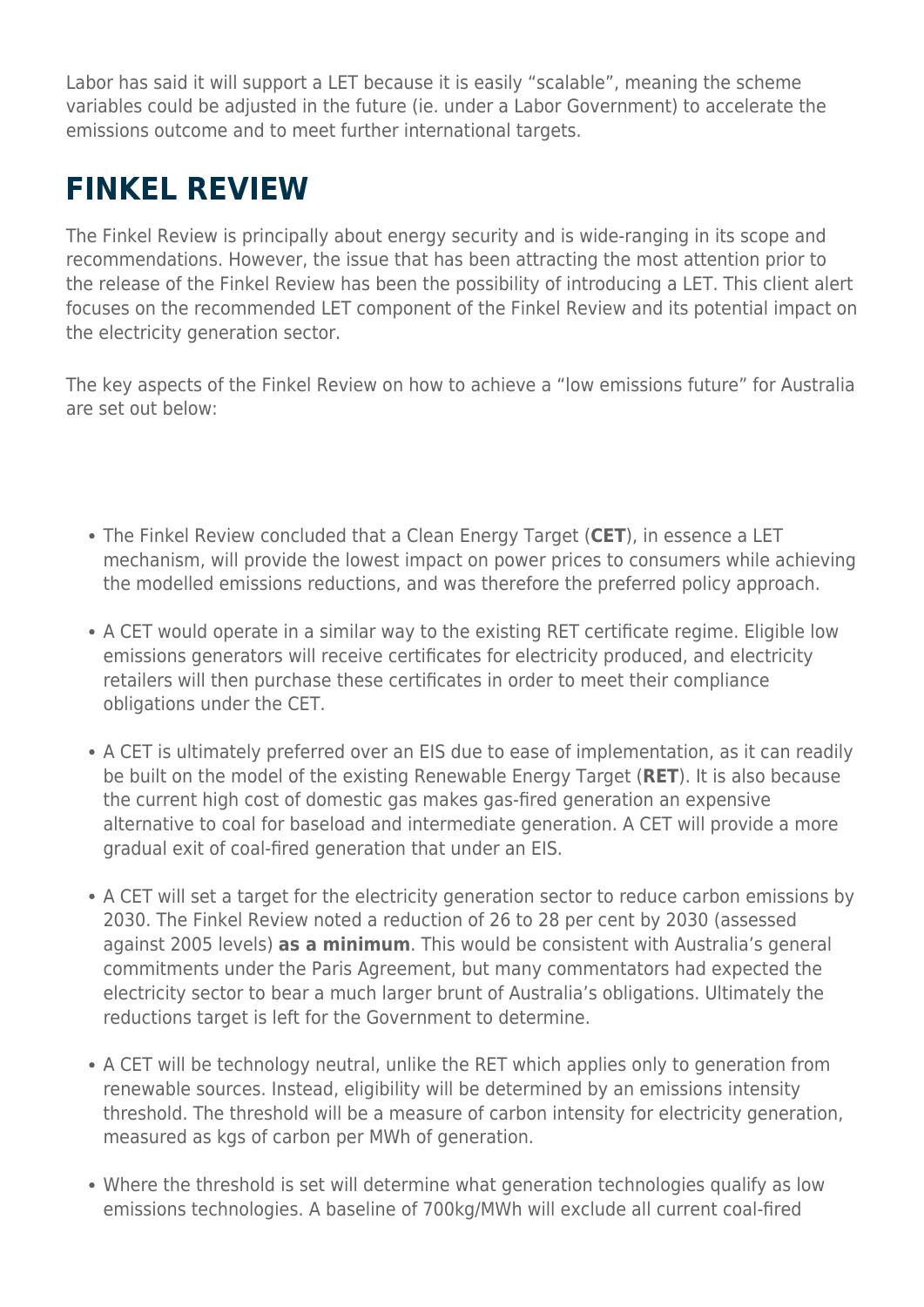generators, but may potentially include them in the future if carbon capture and storage was to become viable. Most gas-fired generators are likely to be eligible. However, the Finkel Review does not recommend a specific emissions intensity threshold. Instead, that decision is left to the Government.

- CET will have an additional dimension to the RET (which allows one certificate to be created for each MWh of eligible generation). The lower the emissions intensity of the generator, the more CET certificates the generator will be entitled to receive.
- Unlike an EIS, generators who are above the emissions intensity threshold will not face a compliance cost. However, they will not be eligible to receive low emissions certificates (and earn the related revenue stream). This will impact the competitiveness of the respective generation technologies in the NEM.
- A CET should continue indefinitely, but there may be a limit on the number of years for which an individual generator is eligible to receive CET credits (the Finkel Review modelled 15 years).
- New generators will also be subject to reliability standards that may require wind and solar plants to install battery storage or arrange the installation of new back up generation (this support cannot be contracted from existing installed capacity). This will increase the cost of developing renewables. Different reliability standards may be set for different NEM regions.
- Large generators will be required to provide 3 years' advance notice of closure, to mitigate security shocks from the exit of large generation capacity.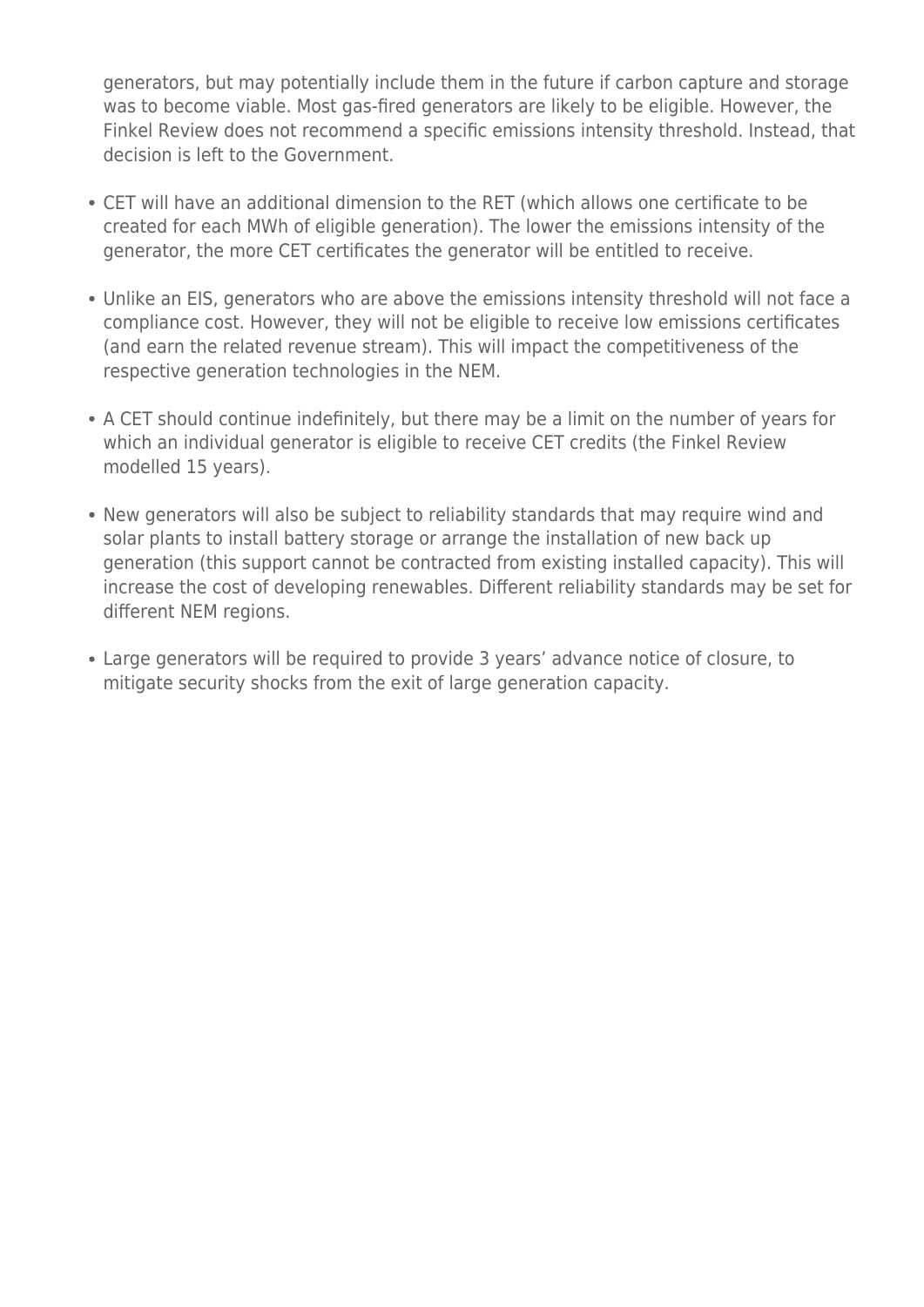#### **IMPLICATIONS**

• Many of the recommendations of the Finkel Review are broad-scoped and the Finkel Review is not particularly specific on the key details. It is crafted as a set of recommendations to Government, with the Government left to determine the preferred approach and specific policy settings. The response of the Government to the Finkel Review, and the determination of the key settings of any CET, will therefore be key.

• The most political issue is likely to be the threshold. To include "clean coal" technologies, the threshold would need to be no lower than 750kgs/MWh. However, if the CET operates on the basis that the number of CET certificates an eligible generator can create will depend on its emissions intensity, then merely scraping in below the relevant threshold may be a hollow victory.

• The interaction of the RET and a CET scheme will be important. However, the statements regarding the RET in the Finkel Review do not provide a lot of detail. The Finkel Review recommends that the RET should continue in its current form until expiry at the end of 2030 and should not be extended. A CET will be introduced by 2020 and will be a supplemental policy to the RET. The Finkel Review notes that the Government will need to consider how to prevent renewable generators from benefitting under both schemes. • The Finkel Review notes that new generators would be eligible to create CET certificates for all their generation. However, existing generators would only be eligible to create CET certificate for generation above a baseline (which is not specified).

• The RET has contributed to an increase in renewables and a decline of traditional sources of generation, but wind and solar are not able to provide ancillary services such as frequency control that are typically provided by traditional generators. The Finkel Review places the obligation to address some of these reliability issues on the renewable generators with requirements for battery storage capacity and back up supply arrangements from new build generation. These obligations are likely to be higher in regions with higher levels of renewables capacity.

• Existing power purchase agreements will need to be carefully reviewed to determine the party that will receive the benefit of a CET revenue stream, and how generation after 2030 will be treated. New power purchase agreements will need to consider the likely requirement for battery storage and back up supply arrangements.

• If there is likely to be an impact on the NEM spot price from the introduction of a CET, then hedge contracts will need to be carefully reviewed to determine whether the introduction of a CET constitutes a change in tax/carbon tax for the purpose of ISDA and other electricity hedge structures. If so, it may be necessary for parties to consider dusting off some of the analysis and adjustment mechanisms we saw employed during the previous carbon pollution reduction scheme/carbon tax.

• The key issue for investors will be whether the CET provides the regulatory certainty required to make large and long-term capital investment decisions. While the operation of the NEM under a RET and CET will need to be assessed, and forward NEM pricing projections adjusted accordingly, investors will be influenced by the extent to which a CET, or its component parts such as the threshold, is open to future review or adjustment.

• There are a number of other proposals in the Finkel Review impacting the electricity market that deserve further intention, including the promotion of domestic gas production, the suggestion of an ex ante (day ahead) market in the NEM and limiting the life of coalfired generating plant to 50 years. These will be the subject of further client alerts.